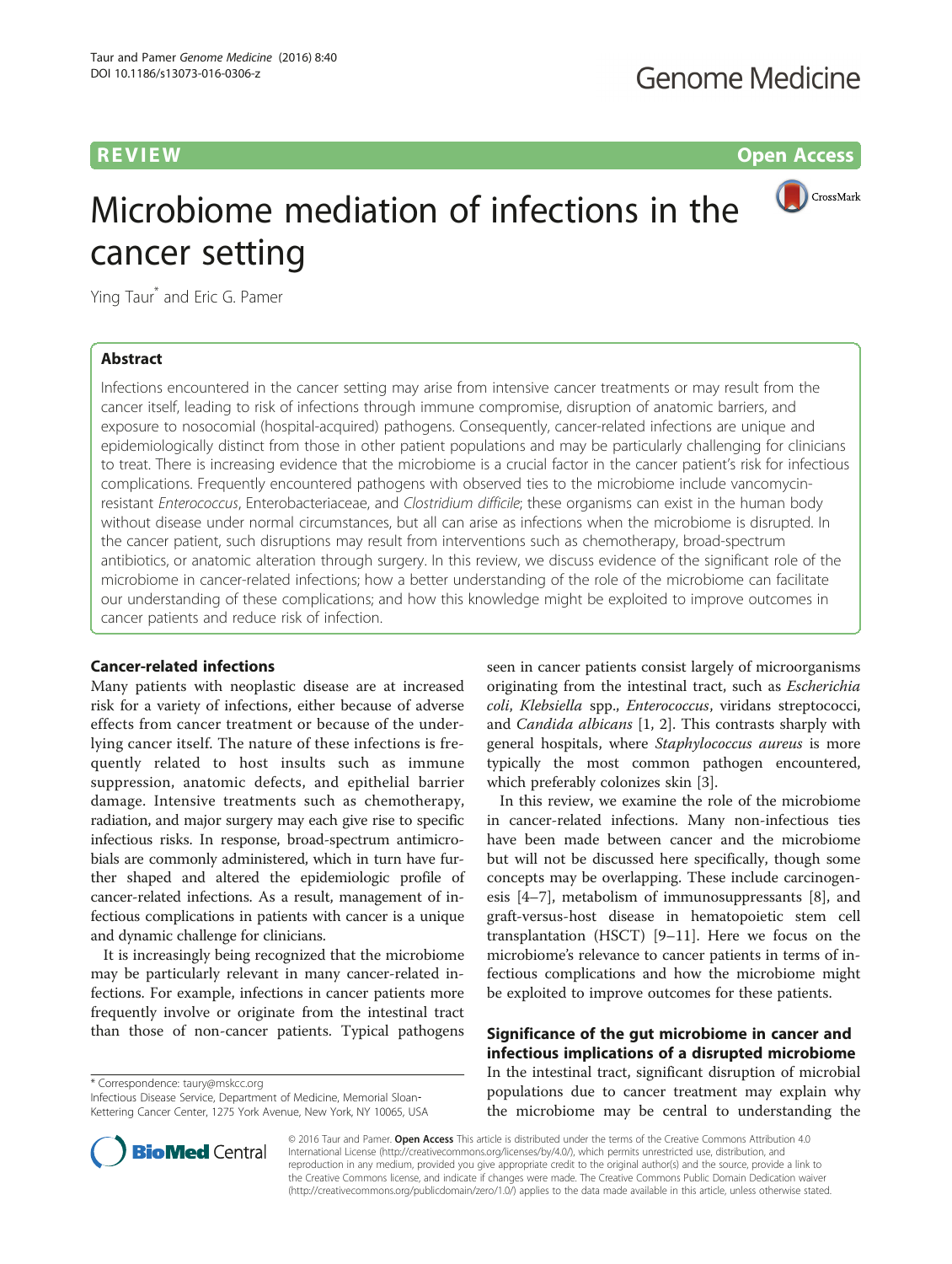<span id="page-1-0"></span>development of infectious complications. One patient group in which the microbiome has been well studied is patients undergoing allogeneic HSCT (allo-HSCT), a cancer treatment that simultaneously exposes patients to cytotoxic chemotherapy, total body irradiation, immunosuppressants, and broad-spectrum antibiotics. Examination of the intestinal microbiome of such patients through serially collected stool specimens at one cancer center demonstrated significant changes in the microbial population, marked by an overall reduction of microbial diversity [[12\]](#page-5-0). Subsequent study of these patients showed that recipients with decreased gut microbial diversity soon after stem cell transplantation were, on average, more likely to die over the next 3 years than those with high gut microbial diversity, independent of other known mortality predictors in allo-HSCT, such as disease status, pre-transplant comorbidity, organ dysfunction, myeloablative intensity of treatment, and even antibiotic administration [[13\]](#page-5-0). More specifically, low gut microbial diversity was primarily associated with transplant-related deaths (death not related to relapse or recurrence of the malignancy), suggesting that the gut microbiome's association with overall mortality is largely related to complications of transplantation, namely opportunistic infections and graft-versus-host disease,

where lymphocytes derived from transplanted stem cells attack host recipient tissues.

Significant disruption of gut inhabitants may explain the observed importance of the microbiome in allo-HSCT. Under normal circumstances, a healthy intestinal microbiome is maintained and prevents infection by promoting colonization resistance, thus blocking overgrowth and expansion of rogue pathobionts, which typically exist as minority members in the microbiota (Fig. 1). This concept is not necessarily a new one and in fact was realized to have important implications for cancer treatment over four decades ago. The term colonization resistance was first used in 1971 by van der Waaij [[14\]](#page-5-0), who observed that intestinal flora containing anaerobic bacteria can resist colonization by E. coli, Klebsiella pneumoniae, and Pseudomonas aeruginosa.

At the time, patients with leukemia and other malignancies were being treated with increasingly effective but intensive chemotherapeutic regimens. Patients were highly susceptible to infectious complications and prevention of these infections became an important focus. This led to the use of strict protective isolation of patients in sterile systems and routine decontamination of the gastrointestinal tract and skin. These programs attempted to keep patients under strict gnotobiotic conditions: sterile

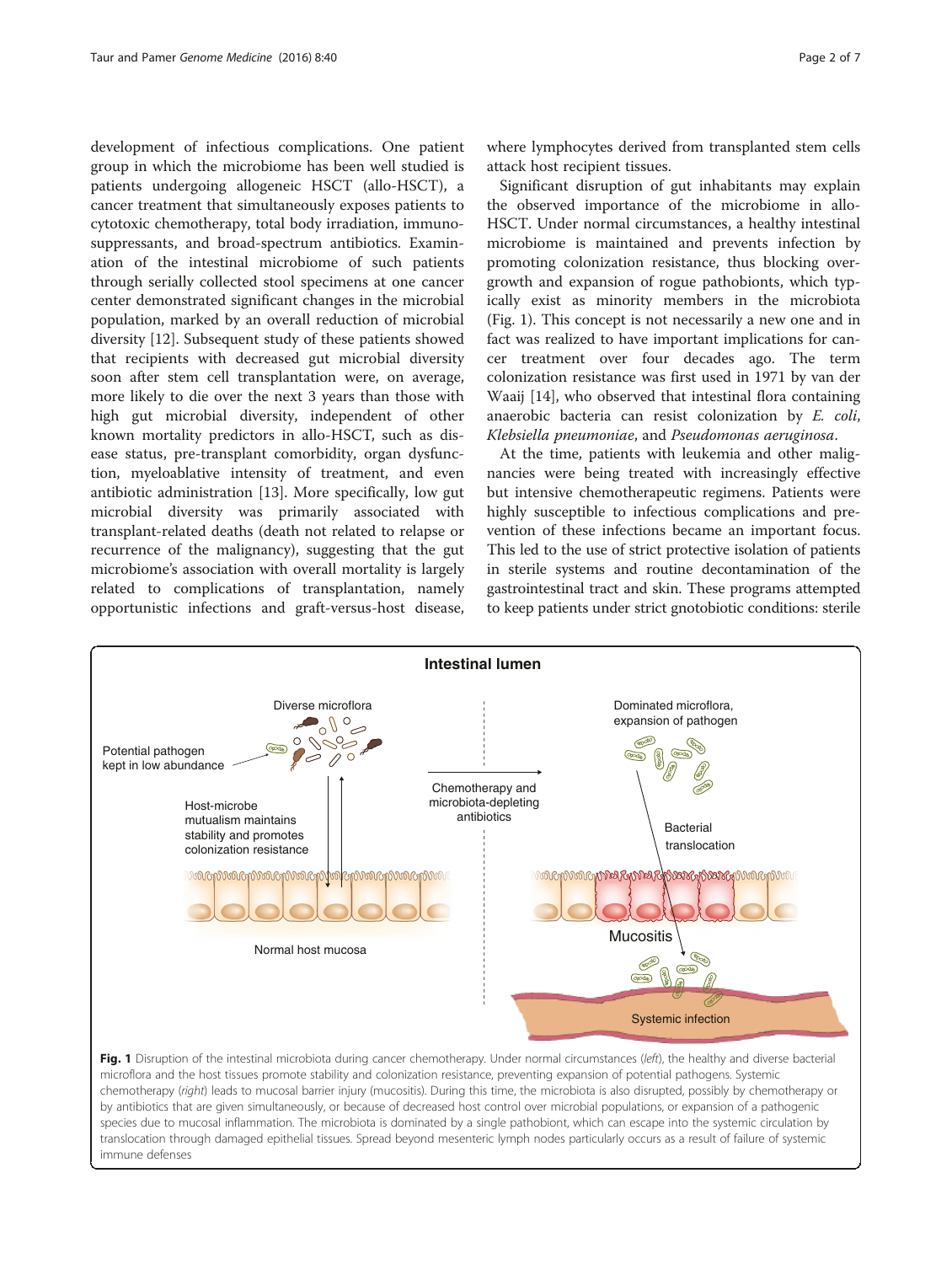isolation rooms with laminar air flow units were used, all food and water were sterilized, and skin and gut decontamination was routinely performed using topical and non-absorbable antibiotics [\[15](#page-5-0)]. Although there seemed to be some initial evidence of benefit, subsequent larger studies examining these measures failed to demonstrate sufficient benefit to warrant continuation of these massive efforts [[16](#page-5-0), [17\]](#page-5-0), and these measures fell out of favor at most cancer institutions.

The concept of colonization resistance gave rise to the notion that infections related to cancer treatment could be better prevented by a more judicious, selective inhibition of microbes, rather than total decontamination. Attempts at prevention of infection turned to selective decontamination of the digestive tract, in which more targeted antibiotics were administered that could selectively remove potential aerobic pathogens yet retain colonization resistance against new pathogens. This approach made use of antibiotics that have little impact on anaerobic bacteria, such as nalidixic acid, trimethoprimsulfamethoxazole, or polymyxin B [\[15\]](#page-5-0). Later, fluoroquinolones such as ciprofloxacin and levofloxacin were also widely used for selective prevention of infection during cancer treatment [[18\]](#page-5-0). These prophylactic approaches provided more effective protection and continue to be practiced today.

More recent work suggests that promotion of colonization resistance occurs through a variety of mechanisms. These include direct inhibition of pathogens by beneficial microbes, through the production of bacteriocins, and indirect mechanisms involving the host, such as activation of immune defenses (for example, nucleotidebinding oligomerization domain-containing protein 2 (NOD2), which is involved in the immune response to bacterial infection) or enhancement of epithelium-derived antimicrobial peptides (for example, regenerating isletderived III gamma (RegIIIγ)) [\[19](#page-5-0)]. In cancer, damage is incurred to commensal bacteria, the immune system, and gut epithelium, which explains the observed loss of colonization resistance and subsequent enhanced susceptibility to infection in afflicted patients.

# Chemotherapy and bloodstream infections due to mucosal barrier injury

Cytotoxic chemotherapy remains one of the mainstays of treatment for a variety of cancers and may be given either alone or as part of HSCT. As an adverse effect, it causes varying degrees of damage to hematopoietic cells, which commonly leads to neutropenia, which places the patient at risk for certain infections. Although various sources are possible, concurrent damage to the intestinal mucosa is the singular most common source of infection in neutropenic patients. Mucosal barrier injury by chemotherapy is the earliest and most frequently encountered breach in host defenses against pathogenic microorganisms.

Sonis [[20\]](#page-5-0) described the dynamics of mucosal barrier injury (also known as mucositis) as a sequential series of stages, involving free radical generation, induction of inflammation and apoptosis, signal amplification leading to more inflammation and apoptosis, discontinuity of the epithelial barrier leading to translocation of microorganisms, and subsequent spontaneous healing through cell proliferation. Translocation of intestinal microorganisms to the systemic circulation manifests as bloodstream infection, which can be life-threatening if sepsis ensues. Mucosal barrier injury and exposure to antimicrobial agents probably explains the emergence of most infections arising in neutropenic patients.

Despite the extensive damage to the gastrointestinal tract, symptoms are frequently not localized; fever may often be the only symptom manifested. In current clinical practice, fever in the setting of neutropenia is sufficient to warrant prompt initiation of empiric systemic antibiotics. Antibiotics are primarily selected to target potentially pathogenic bacteria and fungi that may reside in the gut. These include aerobic Gram-negative bacteria such as *E. coli, K. pneumoniae*, or *P. aeruginosa*, Grampositive bacteria such as viridans streptococci and Enterococcus spp., and fungi such as Candida albicans. Although these oxygen-tolerant pathobionts are thought to originate from the intestinal tract, they exist in low relative abundance within the gut lumen under normal circumstances. Notably, obligate anaerobic bacteria, which are typically far more abundant in the large intestine and other parts of the intestinal tract, are rarely seen as bloodstream infections in this setting. Antibiotics with anti-anaerobic activity are therefore not required in the empiric treatment of fever and neutropenia, which is reflected in current clinical practice standards [[21\]](#page-5-0).

Systemic bloodstream infection due to mucosal barrier injury and subsequent bacterial translocation has been shown more recently to be closely related to dynamic changes in the intestinal microbiome. In one study of 94 patients undergoing allo-HSCT at a transplant center, serial fecal specimens showing loss of microbial diversity demonstrated a concurrent increased abundance and overgrowth of certain pathogenic bacteria [\[12\]](#page-5-0). The most common bacteria observed were vancomycin-resistant Enterococcus (VRE), Enterobacteriaceae such as E. coli and Klebsiella spp., and viridans streptococci. Interestingly, these organisms were the most common bloodstream isolates recovered from patients undergoing allo-HSCT at this institution [\[22](#page-5-0)–[24](#page-5-0)]. Expansion and domination of these pathogens in the gut was associated with subsequent systemic infection with the corresponding pathogen in blood; patients who developed VRE bloodstream infection had a preceding domination of the intestinal microbiome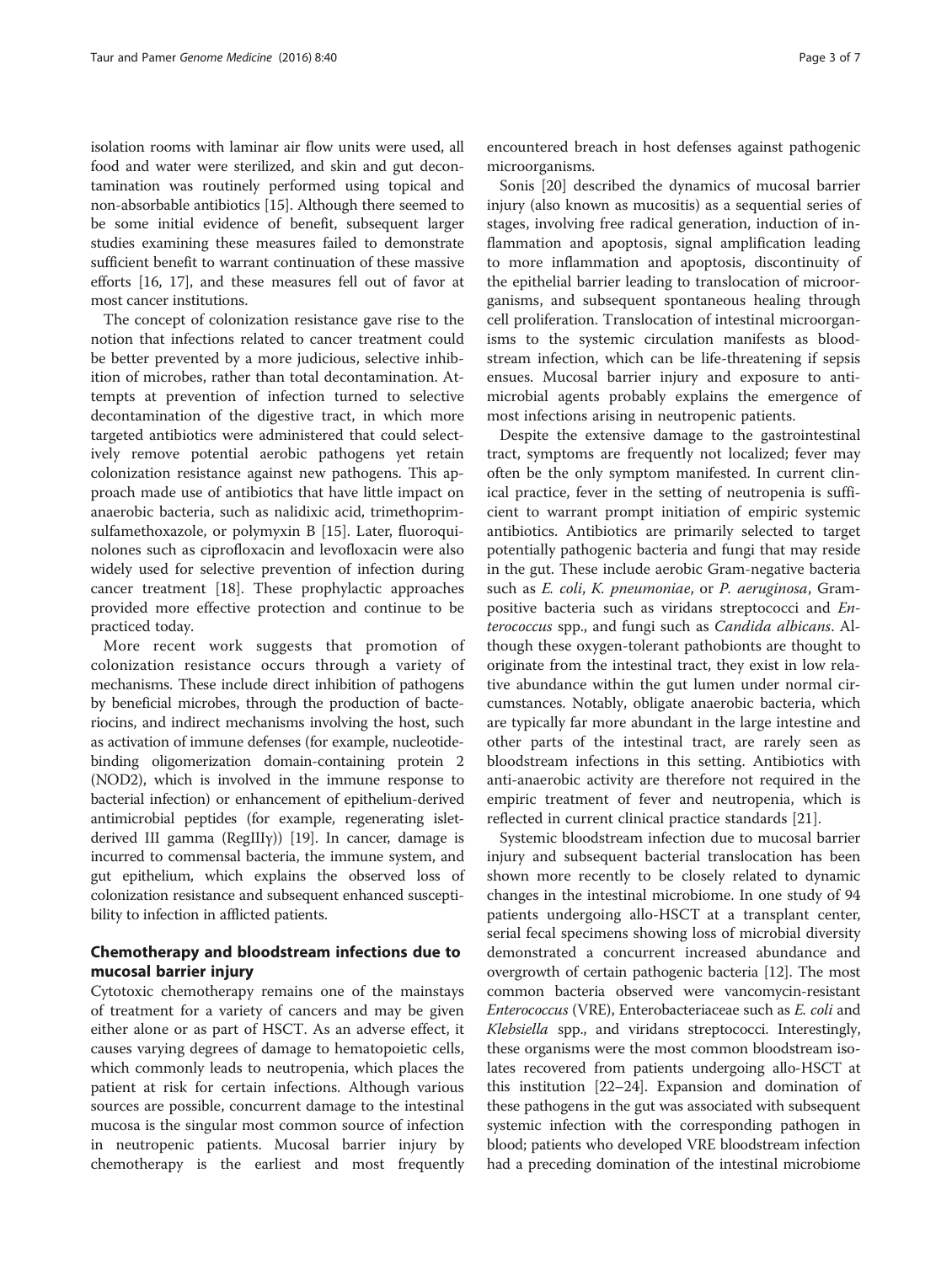by VRE and patients who developed Gram-negative bloodstream infections had a preceding domination by proteobacteria (the phylum of bacteria containing many known aerobic Gram-negative pathogens).

This provided confirmation that bloodstream infections during neutropenia arise largely from a gut source and that translocation of bacteria is preceded by a transformative process in the gut microbiome, in which colonization resistance is promptly lost, leading to overgrowth by a single species (Fig. [1](#page-1-0)). This provides a potential explanation for why anaerobes are not commonly encountered in systemic infections, despite their overwhelming presence in the gut under normal circumstances. If bloodstream infections during fever and neutropenia occurred merely because of a cancer-treatment-related breach in the intestinal mucosa, one might have expected a greater predominance of anaerobic infections.

These microbial changes took place a median of 7 days before the onset of detectable bacteremia, raising the question of whether examination of the fecal microbiota could forewarn of impending systemic infection in these patients. Perhaps not surprisingly, administration of antibiotics, specifically those with anti-anaerobic activity, was correlated with subsequent expansion of pathogenic bacteria [[12](#page-5-0)]. Other factors, such as chemotherapy, may contribute to disruption of the microbiota, either by damaging host mechanisms that would normally help to maintain microbial populations and enhance colonization resistance or through direct killing of bacteria. Although currently not known, it may be the case that preservation or repair of a functionally intact microbiota may help to prevent the progression of mucosal barrier injury. Van Vliet and colleagues [\[25\]](#page-5-0) proposed several mechanisms by which intestinal bacteria might serve to interfere with damage to intestinal tissues, building on the original Sonis [[20](#page-5-0)] model of mucositis. These proposed mechanisms include: (1) modulation of inflammation and oxidative stress through a variety of mechanisms by beneficial members such as Bacteroides thetaiotaomicron, Clostridium cluster XIVa, and Faecalibacterium prausnitzii; (2) attenuation of intestinal permeability by members such as bifidobacteria and lactobacilli, which increase tight junction expression; (3) maintenance of the mucus layer, for example, by various Lactobacillus species, which upregulate mucin production; (4) stimulation of epithelial repair through butyrate and other factors generated by symbiotic bacteria; and (5) regulation of immune effector molecules such as RegIIIγ and IgA, which promote intestinal homeostasis and colonization resistance.

## Clostridium difficile infection

C. difficile infection has perhaps one of the clearest ties to the microbiome, as it is known to result from disruption of normal intestinal bacteria following antibiotic administration and other perturbations of the gut flora. In certain cancer patient populations, rates of C. difficile infection are particularly high. This may be related to a combination of factors, including frequent use of broad-spectrum antibiotics, immune suppression, prolonged or frequent hospitalizations, and chemotherapy, which has been observed to cause C. difficile infection by itself [[26](#page-5-0), [27](#page-5-0)].

In patients undergoing treatment with HSCT, high rates of C. difficile infection have been observed, typically ranging from 12 to 30 % [\[28](#page-5-0)–[32\]](#page-6-0). These rates far exceed those in the general patient population, where incidence is generally less than 1 % [\[33](#page-6-0)]. This may be a reflection of the extreme degree of microbial dysbiosis experienced by these patients over the course of transplantation.

In one study of C. difficile infection in patients hospitalized to undergo HSCT, examination of fecal samples revealed that about 40 % of patients were asymptomatically colonized with toxigenic C. difficile at the start of transplant hospitalization [[34\]](#page-6-0). C. difficile infection occurred in this subset of pre-colonized patients, suggesting that the high rates of infection are not well explained by nosocomial (hospital-acquired) transmission.

A subsequent study of this cohort [[35](#page-6-0)] compared microbiome profiles of patients who developed clinical infection with those of asymptomatic carriers without clinical infection, using a time series modeling approach. Results from this study showed protective effects from Clostridium scindens, a non-pathogenic intestinal species within the bacterial family Lachnospiraceae (Clostridium cluster XIVa). In the same study, colonization of mice with *C. scindens* conferred protection against *C. difficile* [[35\]](#page-6-0). It was further shown that the likely mechanism of protection occurs through production of secondary bile acids, which inhibit vegetative growth of C. difficile [[36](#page-6-0), [37\]](#page-6-0). Results from other microbiome studies have also provided evidence that Lachnospiraceae confers protective effects against C. difficile infection by promoting colonization resistance [[38\]](#page-6-0).

Bacteria from the Bacteroidetes phylum also appear to have durable protective effects against C. difficile infection; in patients with recurrent C. difficile infection who were cured using fecal microbiota transplantation (FMT), examination of the microbiota before and after FMT revealed that the most obvious microbial change was significant colonization with Bacteroidetes, where it had been previously completely lacking [[39](#page-6-0), [40\]](#page-6-0). Further evidence can indirectly be seen with fidaxomicin treatment, which was shown to be noninferior to oral vancomycin for the treatment of C. difficile infection, but with fewer observed recurrences [[41](#page-6-0)]. This is hypothesized to be related to fidaxomicin's narrower spectrum of activity; a previous study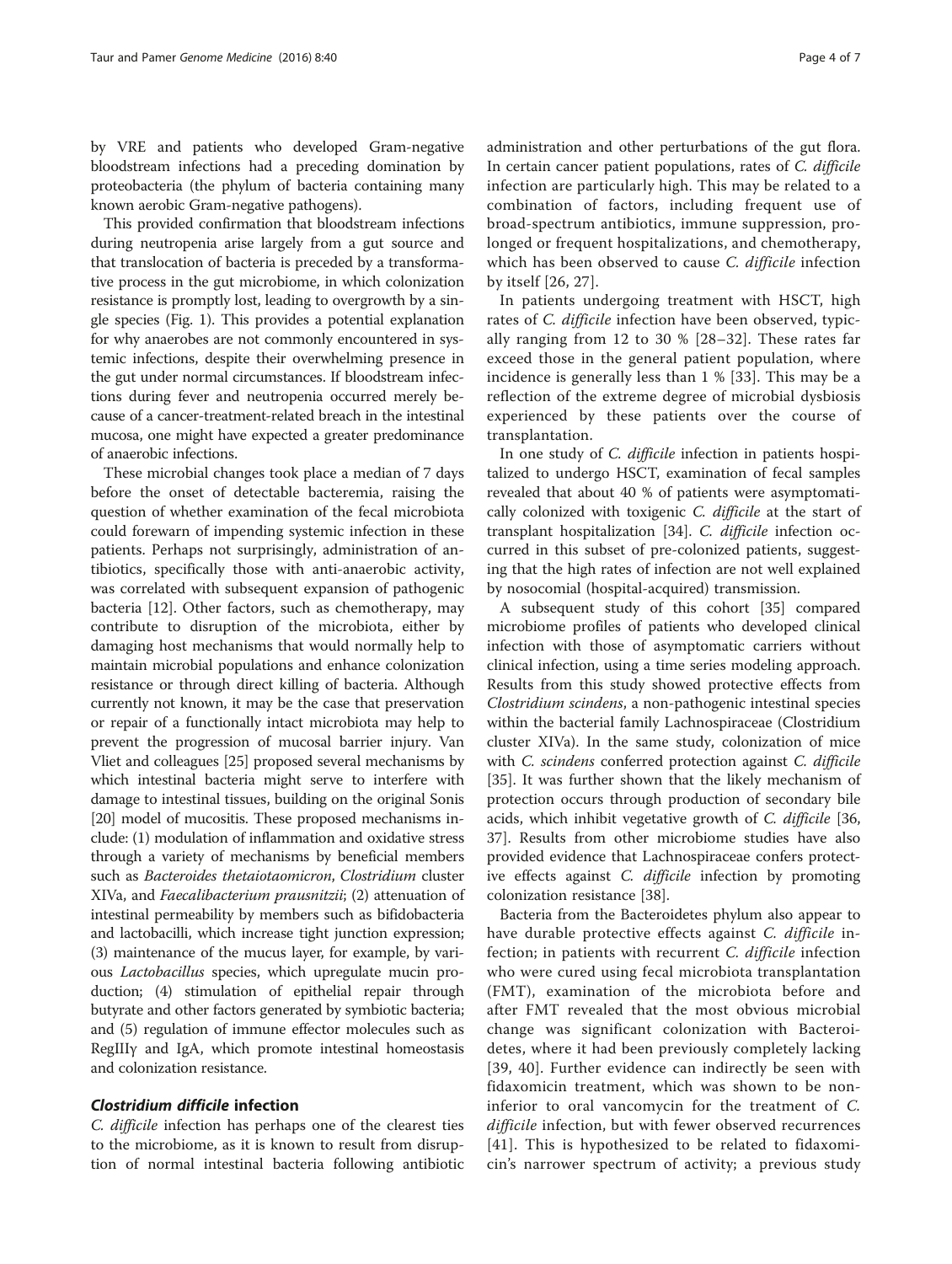suggested that this drug spares Bacteroides spp. during treatment [\[42](#page-6-0)].

Given the high rates of C. difficile infection in at-risk populations such as HSCT patients, FMT and fidaxomicin treatment have both been raised as possible therapeutic strategies to prevent this complication during cancer treatment. Therapeutic clinical trials for both are ongoing [[43, 44\]](#page-6-0).

# Other microbiota links to cancer-related infections Infections outside the gut

The microbiome may influence risk for cancer-related infections at sites other than the intestinal tract. One recent study examining the impact of the gut microbiome on lung complications in recipients of allogeneic HSCT showed that disruption of the microbiota and overgrowth and domination by Gammaproteobacteria was associated with an increased risk of subsequent pulmonary complications [\[45](#page-6-0)]. The reasons for this association are still unclear; these findings may be due to bacterial translocation to the lungs during early HSCT or increased inflammation signaled by an aberrant gut or lung microbiome.

#### Anatomic disruptions that affect microbiota compositions

In cancer, mechanical defects in intestinal anatomy are not uncommonly encountered. These may be caused by locally infiltrating cancer itself, radiation damage, or surgical interventions performed as part of cancer treatment. The impact of these anatomic derangements on the composition of the microbiota is unknown, but could have relevance to the overall outcome for these patients.

In patients with ileostomy or colostomy, the gut microbial composition has been studied and noted to be much more predominantly aerobic [\[46](#page-6-0)]. In small bowel transplant patients, presence of a temporary ileostomy was associated with a more dramatic shift in microbiota than small bowel transplant itself [[47\]](#page-6-0). Beneficial anaerobes such as Bacteroides and Clostridia were largely missing in patients with ileostomy, and instead the gut microbiotas of these patients were dominated by facultative anaerobes [\[47](#page-6-0)]. Presumably this is related to increased oxygen content in the bowel following ileostomy. In this study, metabolomic profiling further showed increased metabolites derived from the Krebs cycle. It is unclear what the implications of this compositional shift are; the authors noted cases of sepsis due to enteric pathogens in patients with ileostomy [\[47\]](#page-6-0). If it is true that a colonic shift away from obligate anaerobic bacteria imparts increased risk of domination by potential pathogens and subsequent systemic infection in these patients, a re-evaluation of the indications for ileostomy might be considered.

#### Balancing of antibiotics in cancer

Over the course of cancer treatment, antibiotics are administered frequently. Given the increased susceptibility of cancer patients to infection, antibiotic treatments may entail prolonged courses or may involve agents with a broad spectrum of activity, given either as treatment or as prevention in a high-risk patient. The heavy use of antibiotics in cancer care is likely to make the microbiome particularly clinically relevant in these patients.

The gut microbiome works to prevent infection by contributing to colonization resistance against pathogens and by stimulating host immune responses to infection. Paradoxically, although antibiotics are given to combat infection, these treatments can serve to harm natural host defenses against infection by disrupting beneficial bacteria that previously supported these host defenses. Early microbiome studies of healthy volunteers have suggested that even short courses of antibiotics can have a substantial impact on the gut microbiome [\[48](#page-6-0)]. With careful stewardship, however, antibiotics are still an essential part of patient care in current medicine.

Realizing that antibiotics remain a necessary evil, it is useful to note that antibiotics vary greatly in terms of their spectrum of activity not only against pathogens, but also against non-pathogenic beneficial microbes. For example, in recipients of allo-HSCT, metronidazole administration was associated with an increase in the abundance of intestinal VRE, which in turn preceded systemic infection with VRE in the setting of neutropenia and mucosal barrier injury [\[12\]](#page-5-0). However, ciprofloxacin administration successfully prevented an increase in the number of pathogenic Gram-negative bacteria such as Enterobacteriaceae, without significant disruption of healthy anaerobes, such as Clostridia or Bacteroides, which contribute to colonization resistance and protection against increasing numbers of pathobionts [\[12](#page-5-0), [49](#page-6-0), [50\]](#page-6-0).

In addition to the spectrum of activity, antibiotics may differ greatly in terms of impact on gut microbiota because of penetration and route of administration. For instance, vancomycin administered orally remains confined to the gut, with little to no systemic absorption, and it has been observed to have profound inhibitory impact on beneficial gut microbes, including Bacteroidetes and other anaerobic bacteria [\[51\]](#page-6-0). In contrast, vancomycin given intravenously penetrates poorly into the gut lumen [[52](#page-6-0)] and, therefore, has far less impact on the intestinal microbiota than when administered orally. Indeed, both microbiome studies and previous clinical studies have found no association between administration of intravenous vancomycin and colonization or infection with VRE, despite concerns to the contrary [[12](#page-5-0), [53, 54\]](#page-6-0).

Based on these observations, each antibiotic's spectrum of activity and pharmacologic distribution in the body clearly are important determinants of its impact on the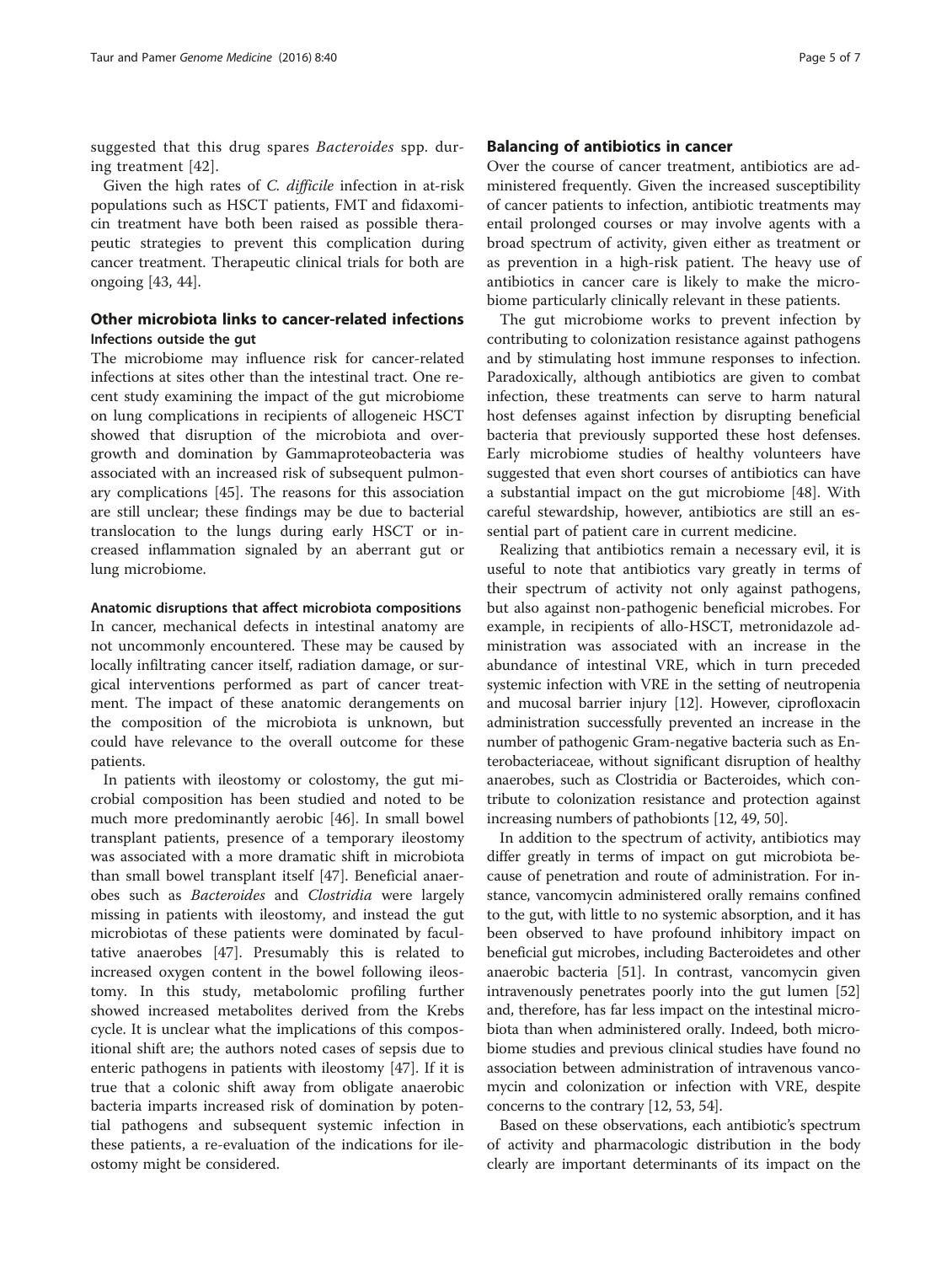<span id="page-5-0"></span>microbiome. Given that antibiotics can range greatly from having profound deleterious effects on the microbiome to having little to no impact, antibiotics should be more clearly and precisely characterized as to their effect on the microbiota and clinicians should incorporate this knowledge into their therapeutic considerations.

### Conclusions and future steps

These studies suggest that the microbiome is an essential mediator in various infections encountered in the cancer setting. A normally functioning microbiota establishes an intricate relationship with its host, creating stability and preventing infection by promoting colonization resistance; however, these microbial populations can be completely disrupted with cancer treatment, giving rise to susceptibility for infection by opportunistic pathobionts.

Microbiome studies of cancer patients will lead to a better understanding of the role of the microbiota in cancer-related infections and will provide insight into how therapeutic interventions might be designed to exploit the benefits of commensal and symbiotic bacteria. For example, further studies should be done to explore the use of 'microbiota-sparing' antibiotics, which can effectively prevent or treat infections that arise during cancer treatment but at the same time preserve beneficial microbes that enhance host defenses and promote colonization resistance against infection. In addition, repair of damaged microbial populations through interventions such as FMT or bacteriotherapy should also be further explored to improve defenses in cancer patients where treatment-related disruption of the microbiome may be unavoidable. These approaches have been proposed as interventions that could be performed safely and effectively [\[55, 56](#page-6-0)]. An enhanced understanding of the microbiome will allow us to improve our management of cancer-related infectious complications.

#### Abbreviations

Allo-HSCT: allogeneic hematopoietic stem cell transplantation; FMT: fecal microbiota transplantation; VRE: vancomycin-resistant Enterococcus.

#### Competing interests

The authors declare that they have no competing interests.

#### Authors' contributions

Both authors read and approved the final manuscript.

#### Published online: 18 April 2016

#### References

- Velasco E, Byington R, Martins CAS, Schirmer M, Dias LMC, Gonçalves VMSC. Comparative study of clinical characteristics of neutropenic and non-neutropenic adult cancer patients with bloodstream infections. Eur J Clin Microbiol Infect Dis. 2006;25:1–7.
- 2. Koll BS, Brown AE. The changing epidemiology of infections at cancer hospitals. Clin Infect Dis. 1993;17:S322–8.
- 3. Wisplinghoff H, Bischoff T, Tallent SM, Seifert H, Wenzel RP, Edmond MB. Nosocomial bloodstream infections in US hospitals: analysis of 24,179 cases from a prospective nationwide surveillance study. Clin Infect Dis. 2004;39:309–17.
- 4. Chen W, Liu F, Ling Z, Tong X, Xiang C. Human intestinal lumen and mucosa-associated microbiota in patients with colorectal cancer. PLoS One. 2012;7:e39743.
- 5. Kostic AD, Gevers D, Pedamallu CS, Michaud M, Duke F, Earl AM, et al. Genomic analysis identifies association of Fusobacterium with colorectal carcinoma. Genome Res. 2012;22:292–8.
- 6. Rakoff-Nahoum S, Medzhitov R. Toll-like receptors and cancer. Nat Rev Cancer. 2009;9:57–63.
- 7. Schwabe RF, Jobin C. The microbiome and cancer. Nat Rev Cancer. 2013;13:800–12.
- 8. Lee JR, Muthukumar T, Dadhania D, Taur Y, Jenq RR, Toussaint NC, et al. Gut microbiota and tacrolimus dosing in kidney transplantation. PLoS One. 2015;10:e0122399.
- 9. Jenq RR, Van den Brink MR. Allogeneic haematopoietic stem cell transplantation: individualized stem cell and immune therapy of cancer. Nat Rev Cancer. 2010;10:213–21.
- 10. Shono Y, Docampo MD, Peled JU, Perobelli SM, Jenq RR. Intestinal microbiota-related effects on graft-versus-host disease. Int J Hematol. 2015;101:428–37.
- 11. Jenq RR, Ubeda C, Taur Y, Menezes CC, Khanin R, Dudakov JA, et al. Regulation of intestinal inflammation by microbiota following allogeneic bone marrow transplantation. J Exp Med. 2012;209:903–11.
- 12. Taur Y, Xavier JB, Lipuma L, Ubeda C, Goldberg J, Gobourne A, et al. Intestinal domination and the risk of bacteremia in patients undergoing allogeneic hematopoietic stem cell transplantation. Clin Infect Dis. 2012;55:905–14.
- 13. Taur Y, Jenq RR, Perales M-A, Littmann ER, Morjaria S, Ling L, et al. The effects of intestinal tract bacterial diversity on mortality following allogeneic hematopoietic stem cell transplantation. Blood. 2014;124:1174–82.
- 14. van der Waaij D, Berghuis-de Vries J, Lekkerkerk-Van der Wees J. Colonization resistance of the digestive tract in conventional and antibiotic-treated mice. J Hygiene. 1971;69:405–11.
- 15. Bodey GP. Fever and neutropenia: the early years. J Antimicrob Chemother. 2009;63:i3–13.
- 16. Bodey GP, Rodriguez V, Cabanillas F, Freireich EJ. Protected environmentprophylactic antibiotic program for malignant lymphoma. Randomized trial during chemotherapy to induce remission. Am J Med. 1979;66:74–81.
- 17. Dietrich M, Gaus W, Vossen J, Van der Waaij D, Wendt F. Protective isolation and antimicrobial decontamination in patients with high susceptibility to infection. Infection. 1977;5:107–14.
- 18. Bucaneve G, Micozzi A, Menichetti F, Martino P, Dionisi MS, Martinelli G, et al. Levofloxacin to prevent bacterial infection in patients with cancer and neutropenia. New Engl J Med. 2005;353:977–87.
- 19. Buffie CG, Pamer EG. Microbiota-mediated colonization resistance against intestinal pathogens. Nat Rev Immunol. 2013;13:790–801.
- 20. Sonis ST. The pathobiology of mucositis. Nat Rev Cancer. 2004;4:277–84.
- 21. Freifeld AG, Bow EJ, Sepkowitz KA, Boeckh MJ, Ito JI, Mullen CA, et al. Clinical practice guideline for the use of antimicrobial agents in neutropenic patients with cancer: 2010 update by the infectious diseases society of America. Clin Infect Dis. 2011;52:e56–93.
- 22. Kamboj M, Chung D, Seo SK, Pamer EG, Sepkowitz KA, Jakubowski AA, et al. The changing epidemiology of vancomycin-resistant Enterococcus (VRE) bacteremia in allogeneic hematopoietic stem cell transplant (HSCT) recipients. Biol Blood Marrow Transplant. 2010;16:1576–81.
- 23. Almyroudis N, Fuller A, Jakubowski A, Sepkowitz K, Jaffe D, Small T, et al. Pre-and post-engraftment bloodstream infection rates and associated mortality in allogeneic hematopoietic stem cell transplant recipients. Transplant Infect Dis. 2005;7:11–7.
- 24. Weinstock DM, Conlon M, Iovino C, Aubrey T, Gudiol C, Riedel E, et al. Colonization, bloodstream infection, and mortality caused by vancomycinresistant enterococcus early after allogeneic hematopoietic stem cell transplant. Biol Blood Marrow Transplant. 2007;13:615–21.
- 25. Van Vliet MJ, Harmsen HJ, de Bont ES, Tissing WJ. The role of intestinal microbiota in the development and severity of chemotherapy-induced mucositis. PLoS Pathog. 2010;6:e1000879.
- 26. Anand A, Glatt AE. Clostridium difficile infection associated with antineoplastic chemotherapy: a review. Clin Infect Dis. 1993;17:109–13.
- 27. Cudmore MA, Silva J, Fekety R, Liepman MK, Kim K-H. Clostridium difficile colitis associated with cancer chemotherapy. Arch Intern Med. 1982;142:333–5.
- 28. Alonso CD, Treadway SB, Hanna DB, Huff CA, Neofytos D, Carroll KC, et al. Epidemiology and outcomes of Clostridium difficile infections in hematopoietic stem cell transplant recipients. Clin Infect Dis. 2012;54:1053–63.